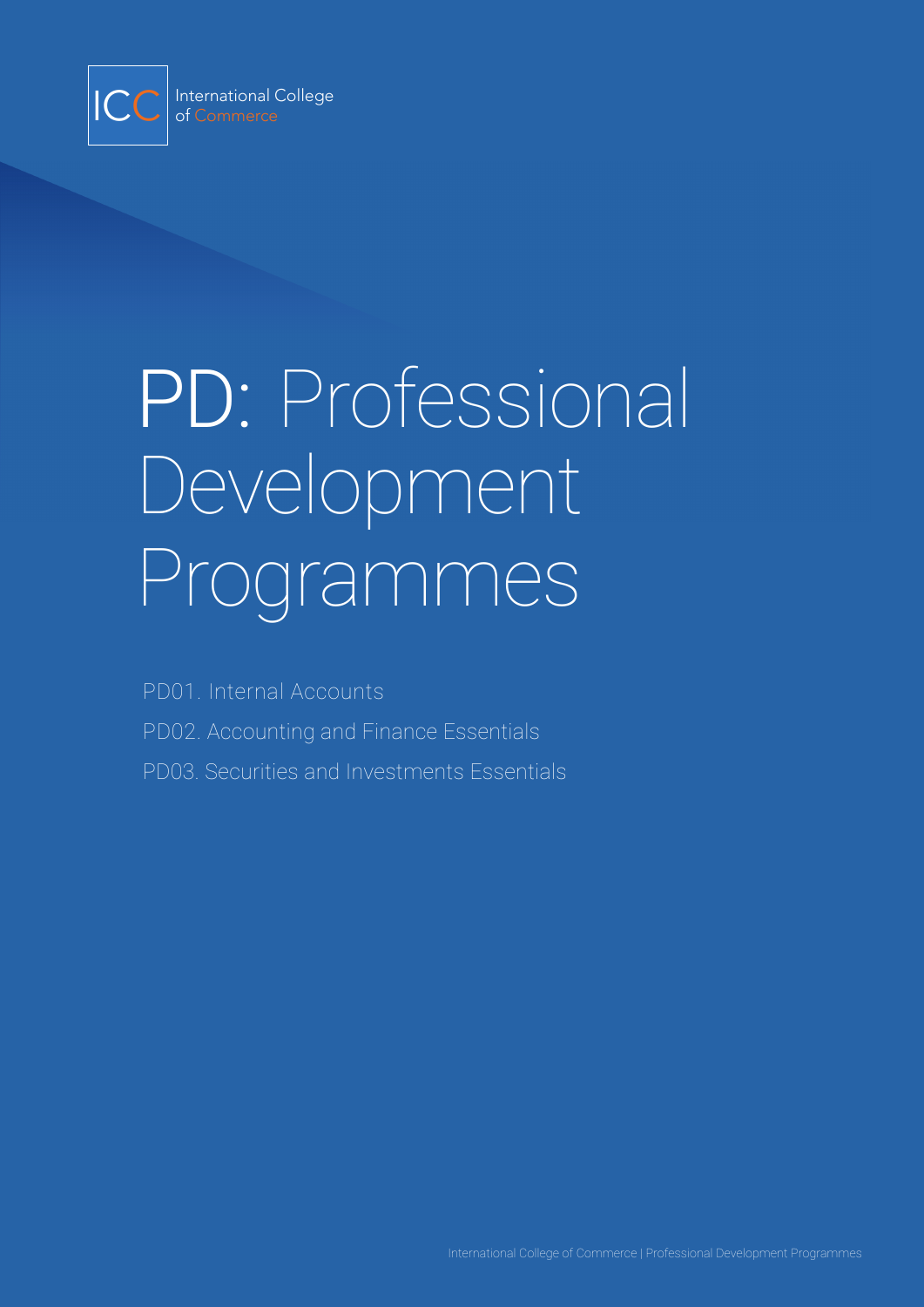

As the Benelux foremost training provider in Accounting, Finance and Investment; the International College of Commerce is pleased to introduce a new series of professional development programmes.

These professional development training materials are developed in partnership with - ACCA, CIMA, ICAEW and CISI - leading professional bodies for Accounting, Finance, Securities and Investment.

While our tutors provide a premium teaching and support services needed by employers for employees. The course contents are designed to develop new skills and techniques that are expected to be applied immediately upon arrival or return to the job for long-term benefits.

We deliver in-house training to over 30 companies each year. If several people in your organisation have the same learning need an in-company request is likely to be the most effective training option.

Our in-company solutions are simple to arrange and can be combined with actual examples and real data to substantially improve transfer of learning back to the workplace.

We offer workshops and training all over the Benelux: Belgium, Netherlands and Luxembourg.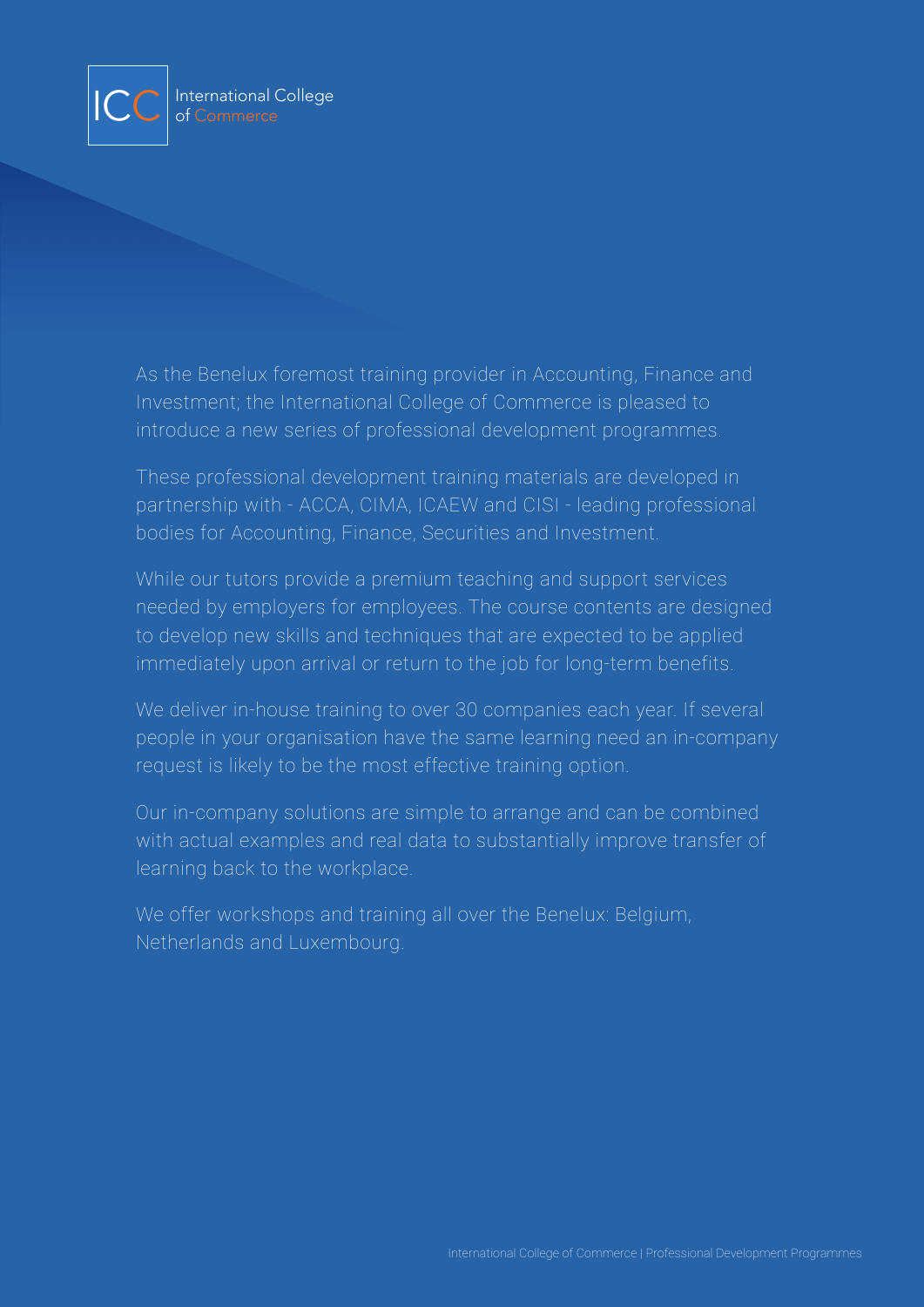PD01

# Internal Accounts

The Internal Accounts training is designed to get participants acquainted with the foothold of the accounting and finance profession and proceeds to the best practices in accounts receivable and accounts payable.

The Internal Accounts course is a 3-in-1 programme; custom developed to focus on proven processes and procedures that will make a positive impact on your staff and company.

Lecture sessions comprises presentations, cases and discussions using practical experiences.

## For Whom

The training is designed for:

- All new accounting staff
- Accounts payable and accounts receivable professionals
- Accounting supervisors & managers
- **EXEC** Long-term accounting staff & people aspiring a accounting job
- Small business owners

# Training Course Modules

### Block 1 | Foundations in Accountancy and Finance

Topical Outline:

- Accounting concepts & records system
- **General ledger; AP, AR and other sub-accounts**
- Profit and Loss account; income and expenditure
- Balance sheet; assets, liabilities and equity
- Reading the balance sheet: capitalisation, revenue expenditure, depreciation, current ratio, etc.
- Cost identification and -behaviour; incl. inventory and cost of sales
- Cash control; statement of cash-flow
- Month-end and year-end procedures

### Block 2 | Accounts Payable

Topical Outline:

- 3-Way matching
- Payment process; spotting errors and mistakes
- Reports: aged creditors listing, 80/20 rules, etc
- Payroll: apply economic reality test
- **EXECT** Identify tax implications of misclassifying workers as independent contractors
- Processing expense claims and credit-card statements
- Determine when a business expense reimbursement is taxable income
- VAT: processing pro-forma invoices, VAT-payment schedules, misclassification, etc.
- **Processing of discounts and deductions**
- **Electronic data interchange**
- Challenges for the AP-team and AP-concepts

### Block 3 | Accounts Receivable

Topical Outline:

- Billing and collection strategies
- Collecting the money
- Bad debt, ageing, purchase orders, write-offs
- Cash control; statement of cash-flows
- Handling deduction issues
- **Interacting with sales and marketing**
- Building good customer relationships
- **.** Identify how to turn your interest charges into a strategic tool
- **EXECUTE:** Letters of credit and promissory notes
- Write letters for special situations
- **•** Distinguish how to work successfully with outside collection agencies
- Recognise when and how you should consider legal action to collect a past due account
- **.** Identify how to be effective when doing business internationally
- Recognise the newest types of payment fraud

# Fees & Duration

| Face-to-Face:      | $3$ sessions $(5 h/s)$ EUR 1,750 p/p |  |  |  |  |  |
|--------------------|--------------------------------------|--|--|--|--|--|
| Online:            | 3 sessions (5 h/s) EUR 1,400 p/p     |  |  |  |  |  |
| Total study hours: | 25-30 hours                          |  |  |  |  |  |
| Language:          | English                              |  |  |  |  |  |
| Course Materials:  | <b>ICC Course Reader</b>             |  |  |  |  |  |
| Assessment:        | Continuous                           |  |  |  |  |  |
| Certificate:       | Professional Development Cert.       |  |  |  |  |  |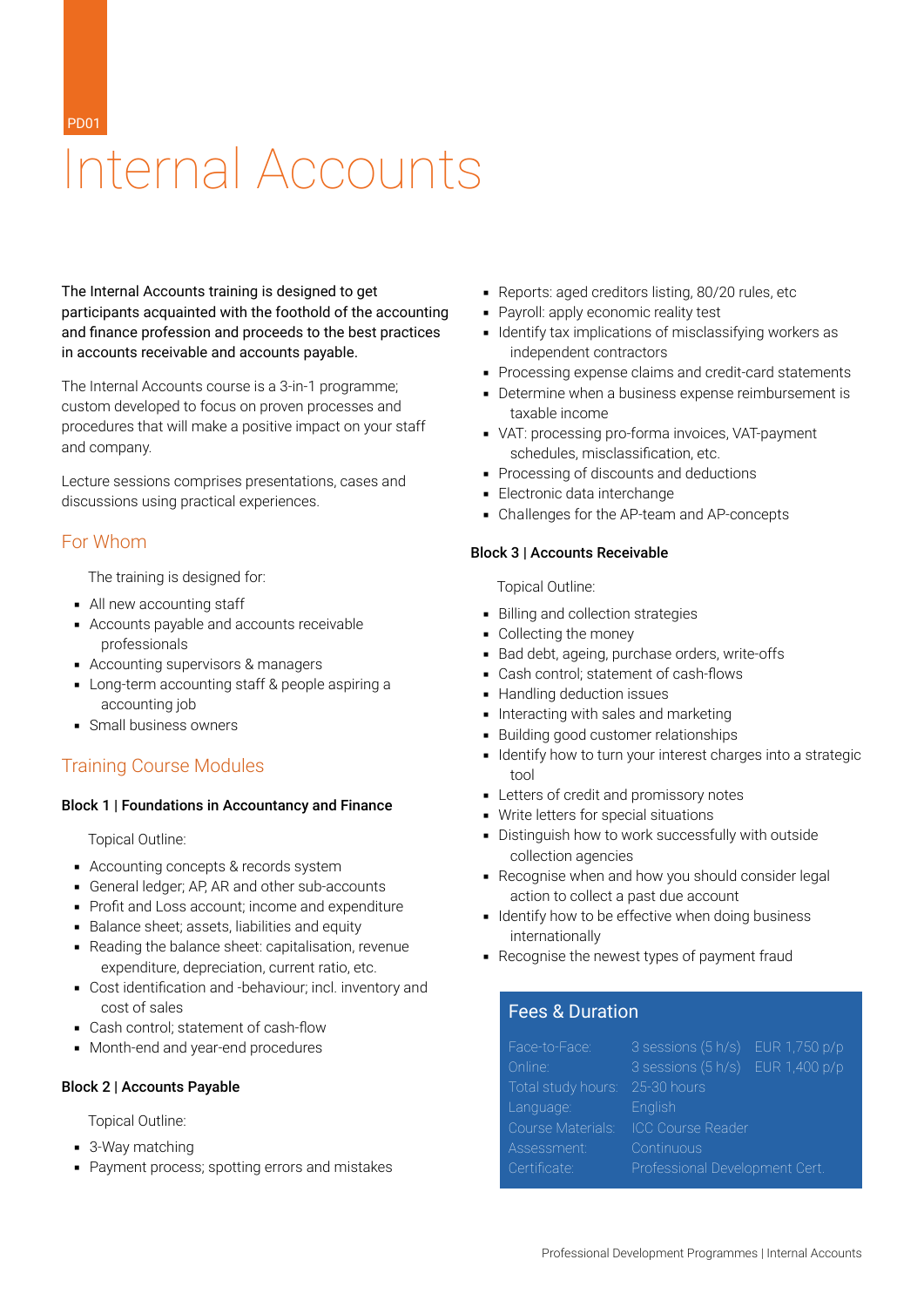PD02

# Accounting and Finance Essentials

The AFE trainings are designed for professionals working in accounting or finance; it refreshes participants with the foundations of the profession and exposes participants to the best practices within the most crucial accounting and finance functions.

Designed as a two-part programme the course is centred on the core needs of professional accounting staff and focuses on proven processes and procedures that will make a positive impact on your staff and company.

The programme comprises 2 blocks - block 1 prerequisite & block 2 subject of choose - furthermore, learning sessions comprises presentations, cases and discussions using practical experiences.

## For Whom

The training is designed for:

- Mid-career and Senior Accountants
- Accounting Managers and Financial Controllers
- CFO's
- Senior Non-Finance Staff

# Training Course Modules

### Block 1 | Foundations in Accountancy and Finance

Topical Outline:

- Accounting concepts & records system
- **General ledger; AP, AR and other sub-accounts**
- Profit and Loss account; income and expenditure
- Balance sheet; assets, liabilities and equity
- Reading the balance sheet: capitalisation, revenue expenditure, depreciation, current ratio, etc.
- Cost identification and -behaviour; incl. inventory and cost of sales
- Cash control; statement of cash-flow
- Month-end and year-end procedures

### Block 2 | Core Modules

### Option A | Overheads and Cost Accounting

Taking this course will provide an end-to-end view of the overheads and cost management from the different costing to variance analysis and best practices, and techniques to improve participants understanding the quality of costs and variances.

Topical Outline:

- Budgeting and standard costing
- Behavioural aspects of standard costing
- **•** Specialist cost: target costing, life-cycle costing
- Absorption and marginal costing
- Variance analysis
- Cases study

The course provides a pathway to develop your analytical and critical thinking skills and closing skills gaps in the analysis of costs and overheads.

### Option B | Performance Measurement and Project appraisal

Taking this course will provide an end-to-end view of performance measurement and project appraisal, and best practices and techniques to improve participants understanding the quality of measuring performance and projects appraisal techniques.

Topical Outline:

- **Performance management information systems**
- Services of management information reports
- Divisional performances measure and management
- **Economic and market risk analysis**
- The Investment criteria & investment planning process
- **·** Investment appraisal techniques
- Cases study

The course provides a pathway to develop your analytical and critical thinking skills and closing skills gaps in project appraisals and performance management etc.

### Option C | Corporate Strategy and Financial Planning

Taking this course will provide an end-to-end view of the corporate planning and budgeting process from the strategic plan to the operating budget. Special consideration is given to key elements of successful strategic plans, flexible budgeting, identification of investment opportunities, budgeting best practices and techniques to improve the quality of forecasts.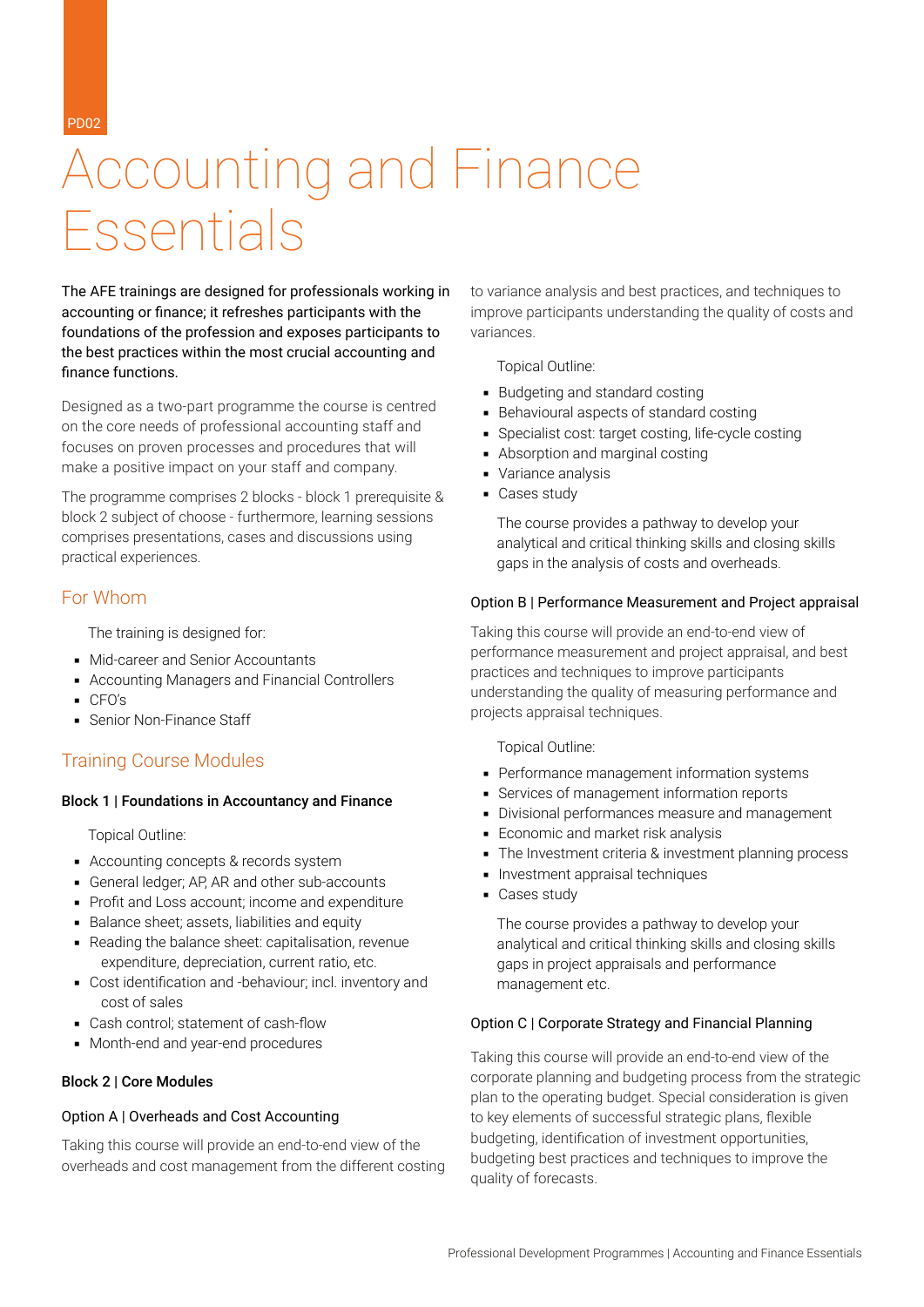### Topical Outline:

- **EXTERNITHERY Strategic planning tools and techniques**
- Budgeting concepts
- **Correlation and regression**
- Budgetary methodologies; central and systems
- Operating budget; quantitative analysis
- Capital expenditure and cash budgets
- **•** Top level planning and analysis
- Cases study

The content provides a pathway to develop your analytical and critical-thinking skills and closing skills gaps in planning and budgeting.

### Option D | Financial Analysis: Statements, Balance Sheets and P&L considerations

Taking this course will provide an end-to-end view of Financial statements, Balance sheets and P&L analysis. Special consideration is given to key elements of Accounting equations; ratios and analysis, and best practices, and techniques to understand and work freely with company accounts.

Topical Outline:

- P&L, balance sheet and cash-flow
- **•** Assets, liabilities, equity
- **Time period analysis**
- **Different company comparisons**
- Financial ratios & analysis
- Accounting equation
- **Example 2** Fixed and tangible assets and depreciation
- Cases study

The content provides a pathway to develop your analytical and critical thinking skills and closing skills gaps in the analysis of financial statements etc.

### Option E | Financial Audit: Internal Control Policies and Procedures

If you or your organisation needs–a high level of consistency in dealing with key financial processes, as well as a certain level of planning in how accounting processes should work? This crash course is all you need.

Topical Outline:

- **·** Internal control objective
- The responsibilities of management and the auditor
- Five components of internal control (COSO & Sarbanes-Oxley (SOX) Section 404")
- Quick close concepts, implementations and strategies
- Finance function stakeholders, redesign and solutions
- Adopting benchmark and other measurement standards
- Key performance indicators (KPIs)
- Analytical cases study

The course teaches you about the importance of wellwritten accounting internal control procedures that document well-defined accounting processes, and lastly strategies on improving accounting process and its associated procedure.

### Fees & Duration

| $3$ sessions $(5 h/s)$ EUR 2,650 p/p |  |
|--------------------------------------|--|
| $3$ sessions $(5 h/s)$ EUR 2,250 p/p |  |
| 25-30 hours                          |  |
| English                              |  |
| <b>ICC Course Reader</b>             |  |
| Continuous                           |  |
| Professional Development Cert.       |  |
|                                      |  |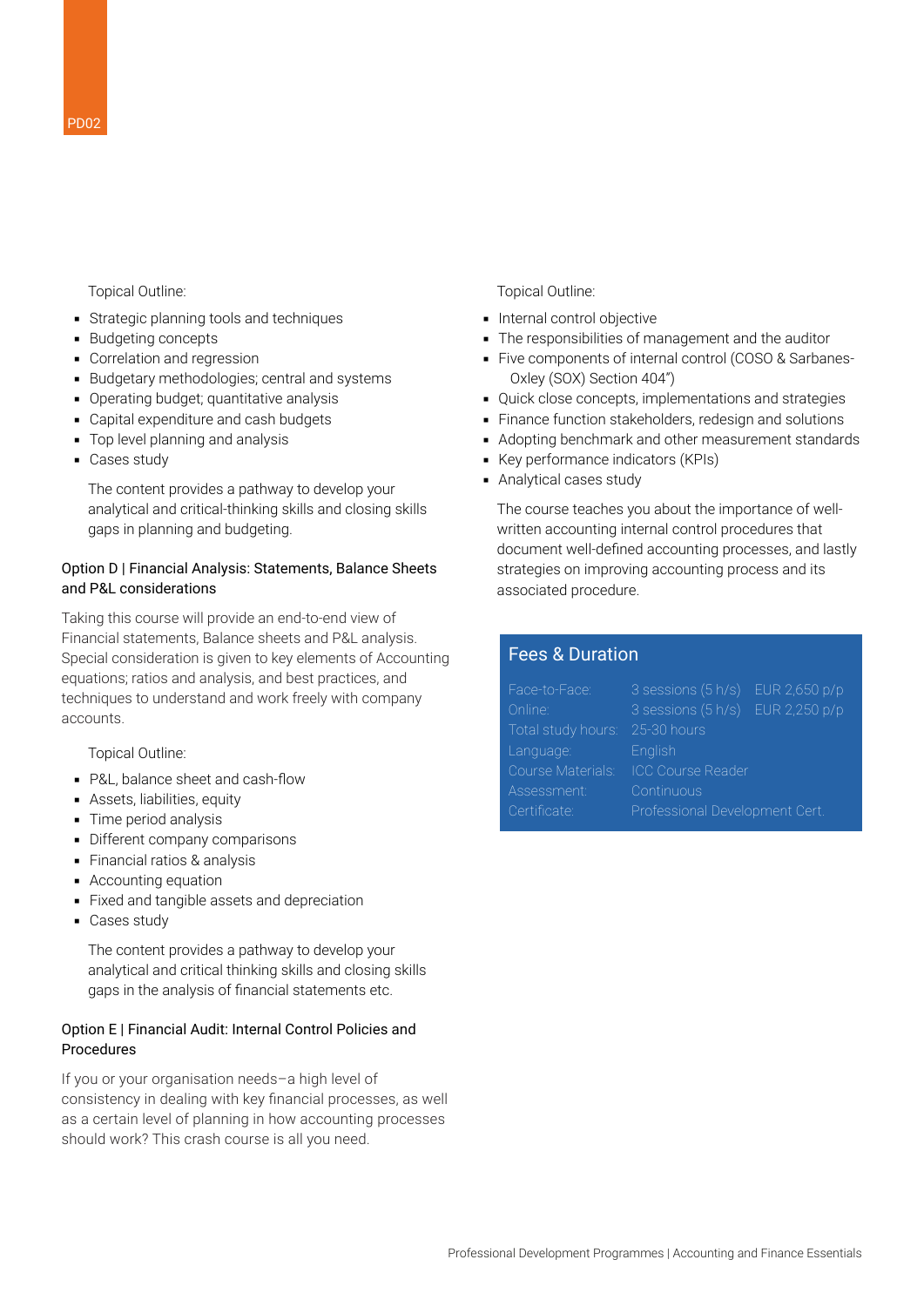PD03

# Securities and Investments Essentials

The SIE trainings are designed to firstly acquaint or refresh participants with the foothold securities, investments and wealth management profession and secondly to develop essential knowledge required for professionals working in securities and investments.

Our courses are custom developed alongside the core needs of securities, investments and wealth management staff and focusing on proven processes and procedures that will make a positive impact on your staff and company.

### For Whom

The training is designed for:

- All new staff in investment banking, equity research, private equity and corporate development.
- All securities, investments and wealth management **Staff**
- Mid-career and Senior Accountants
- Accounting Managers and Financial Controllers

## Training Course Modules

### Block 1 | Foundations in Securities and Investments

Topical Outline:

- **•** Different players in capital markets
- Business Ethics
- **Eunding lifecycles**
- Business valuation methods
- Mergers and acquisitions processes
- **Equity capital raising**
- **Einance an acquisition**
- Debt capital raising

### Block 2 | Core Modules

### Option A | Corporate Finance

The fundamentals in corporate finance develops the essential foundation knowledge required to work in the corporate finance sector.

The syllabus explores corporate finance legislation, regulation and techniques and provides you with an understanding of how corporate finance transactions are developed to meet client needs.

Topical Outline:

- Equity capital markets analysis
- Regulatory environment and capital structure
- Takeovers/mergers and prospectuses
- **Corporate governance and business ethics**
- **Corporate transactions and finance documentation**
- **Financial statements analysis**

Lecture sessions comprise of presentations, cases and discussions using practical experiences.

### Option B | Financial Compliance

This course touches most key aspects of compliance. It is globally portable, addressing international issues and reflecting the needs of a worldwide market.

Topical Outline:

- **·** International regulatory environment
- Compliance function
- Managing the risk of financial crime
- Governance, risk management, and compliance
- **Ethics, integrity and fairness**

Lecture sessions comprise of presentations, cases and discussions using practical experiences.

#### Option C | Investment Operations in Financial Services

The introduction to financial services is the first course offered for financial services professionals. The course is ideally suited for staff fresh to financial services or already working in financial services, but not directly involved in making investment decisions.

The objective of the course is to provide candidates with fundamental knowledge of financial services in saving and borrowing, banking, equities, bonds, markets and other areas of financial services.

Topical Outline:

- Saving and borrowing
- Banking
- **Equities**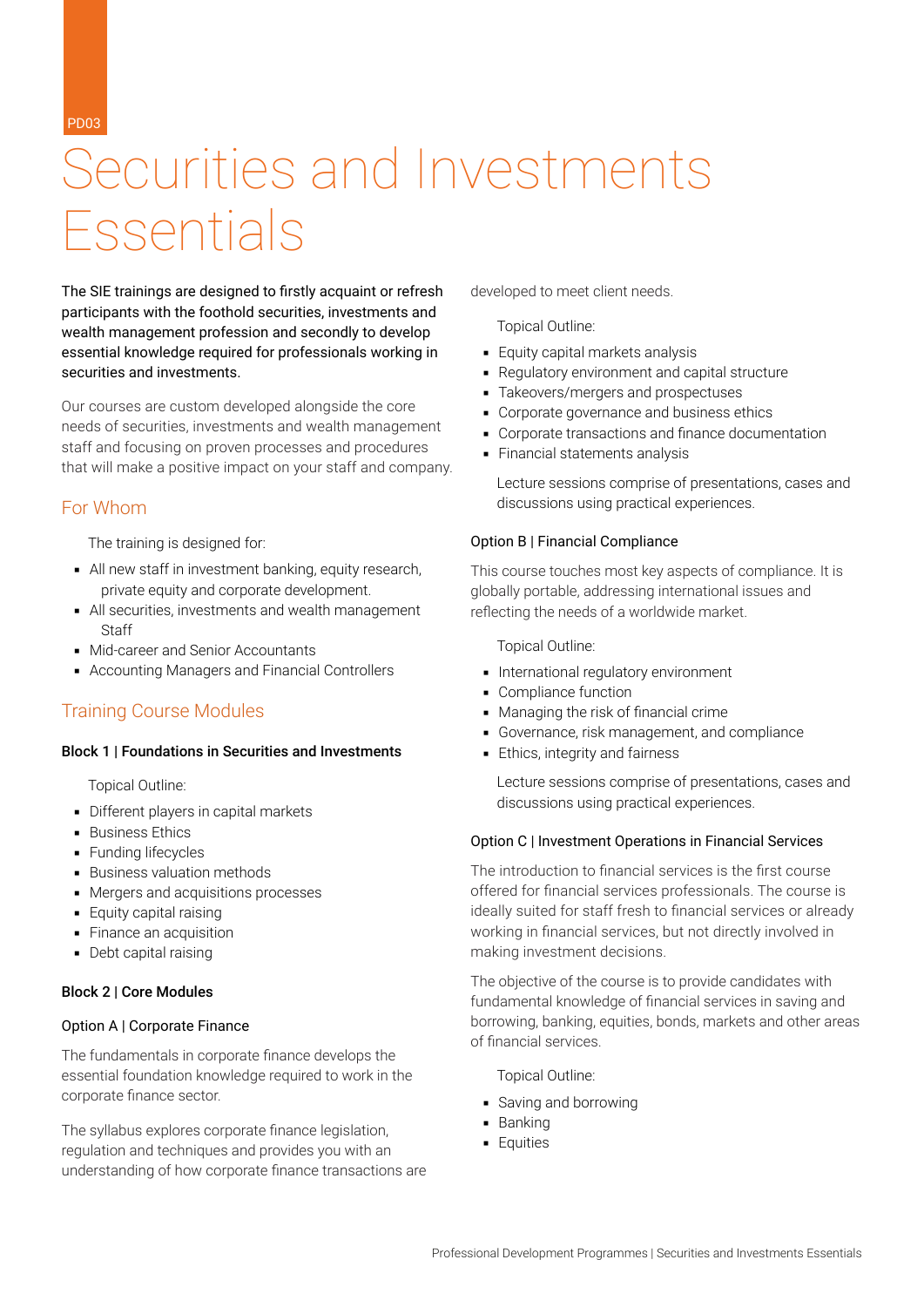- Bonds
- Financial Markets
- Other areas of financial services

Lecture sessions comprise of presentations, cases and discussions using practical experiences.

#### Option D | Capital Markets & Corporate Finance

The course is designed for financial services practitioners and enhances their knowledge and skills of the administration and operations areas of the financial services industry.

The training will provide you with an overview of the financial services industry and its regulation, whilst also covering technical activities which are relevant to the area in which you work.

Topical Outline:

- **.** Introduction to Securities and Investment
- **Introduction to Financial Regulations (UK/EU)**
- **Collective investment schemes and administration**
- **•** Derivatives operations
- Risks in financial services

Lecture sessions comprise of presentations, cases and discussions using practical experiences.

### Fees & Duration

| Face-to-Face:      | 3 sessions (5 h/s)             | EUR 2,950 p/p |
|--------------------|--------------------------------|---------------|
| Online:            | 3 sessions (5 h/s)             | EUR 2,500 p/p |
| Total study hours: | 25-30 hours                    |               |
| Language:          | English                        |               |
| Course Materials:  | <b>ICC Course Reader</b>       |               |
| Assessment:        | Continuous                     |               |
| Certificate:       | Professional Development Cert. |               |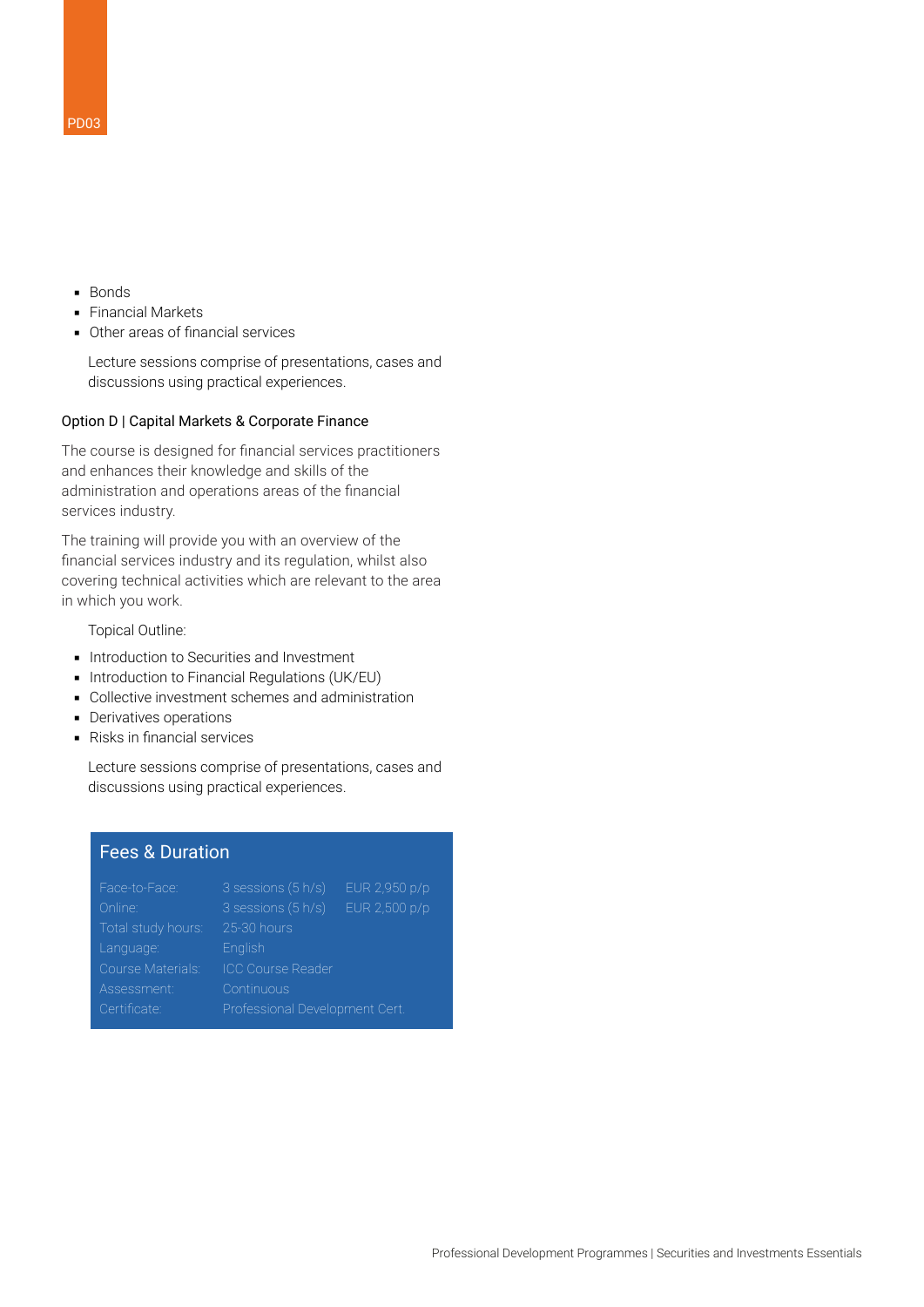# Registration Form



#### 1. Fill in your company and contact details

| Company:     |                                                                                                                                                                                                                                                                                                                                                            | Department: |  |  |  |  |  |  |  |                                                             |
|--------------|------------------------------------------------------------------------------------------------------------------------------------------------------------------------------------------------------------------------------------------------------------------------------------------------------------------------------------------------------------|-------------|--|--|--|--|--|--|--|-------------------------------------------------------------|
| Address:     |                                                                                                                                                                                                                                                                                                                                                            |             |  |  |  |  |  |  |  |                                                             |
| City :       | $[1, \ldots, 1, \ldots, 1, \ldots, 1, \ldots, 1, \ldots, 1, \ldots, 1, \ldots, 1, \ldots, 1, \ldots, 1, \ldots, 1, \ldots, 1, \ldots, 1, \ldots, 1, \ldots, 1, \ldots, 1, \ldots, 1, \ldots, 1, \ldots, 1, \ldots, 1, \ldots, 1, \ldots, 1, \ldots, 1, \ldots, 1, \ldots, 1, \ldots, 1, \ldots, 1, \ldots, 1, \ldots, 1, \ldots, 1, \ldots, 1, \ldots, 1,$ | Country:    |  |  |  |  |  |  |  |                                                             |
| VAT number : |                                                                                                                                                                                                                                                                                                                                                            | PO number : |  |  |  |  |  |  |  |                                                             |
|              |                                                                                                                                                                                                                                                                                                                                                            |             |  |  |  |  |  |  |  |                                                             |
| Telephone :  |                                                                                                                                                                                                                                                                                                                                                            | Mobile :    |  |  |  |  |  |  |  |                                                             |
| Email :      |                                                                                                                                                                                                                                                                                                                                                            | Website :   |  |  |  |  |  |  |  | <u> 1999 - Andrei Schultz, britanista biological este a</u> |

#### 2. Choose Your Training Course

| $\Box$ PD01. Internal Accounts                  |                 | $\Box$ Face-to-Face Lectures (EUR 1,750.- p/p)                    |                                 | $\Box$ Online Lectures (EUR 1,400.- p/p)                    |                 |
|-------------------------------------------------|-----------------|-------------------------------------------------------------------|---------------------------------|-------------------------------------------------------------|-----------------|
| PD02. Accounting and Finance Essentials         | $\Box$ Option A | $\Box$ Option B<br>$\Box$ Face-to-Face Lectures (EUR 2,650.- p/p) | $\Box$ Option C $\Box$ Option D | $\Box$ Online Lectures (EUR 2,250.- p/p)                    | $\Box$ Option E |
| $\Box$ PD03. Security and Investment Essentials | $\Box$ Option A | $\Box$ Option B<br>$\Box$ Face-to-Face Lectures (EUR 2,950.- p/p) | $\Box$ Option C                 | $\Box$ Option D<br>$\Box$ Online Lectures (EUR 2,500.- p/p) |                 |

### 4. List The Participants

| Participant 1: | Mr, Mrs, Ms, Other: | First Name: |       |  |  |  |  |  |                                                                                                                       |  |  |  |  |
|----------------|---------------------|-------------|-------|--|--|--|--|--|-----------------------------------------------------------------------------------------------------------------------|--|--|--|--|
| Date of Birth: |                     | Last Name:  |       |  |  |  |  |  |                                                                                                                       |  |  |  |  |
| Participant 2: | Mr, Mrs, Ms, Other: | First Name: |       |  |  |  |  |  |                                                                                                                       |  |  |  |  |
| Date of Birth: |                     | Last Name:  |       |  |  |  |  |  |                                                                                                                       |  |  |  |  |
| Participant 3: | Mr, Mrs, Ms, Other: | First Name: |       |  |  |  |  |  |                                                                                                                       |  |  |  |  |
| Date of Birth: | ulli 1 milli        | Last Name:  |       |  |  |  |  |  |                                                                                                                       |  |  |  |  |
| Participant 4: | Mr, Mrs, Ms, Other: | First Name: |       |  |  |  |  |  |                                                                                                                       |  |  |  |  |
| Date of Birth: | 生产生产生               | Last Name:  | 4 H H |  |  |  |  |  |                                                                                                                       |  |  |  |  |
| Participant 5: | Mr, Mrs, Ms, Other: | First Name: |       |  |  |  |  |  |                                                                                                                       |  |  |  |  |
| Date of Birth: | i i isi i isi isi T | Last Name:  |       |  |  |  |  |  | <u> Elizabeth de la civilización de la civilización de la civilización de la civilización de la civilización de l</u> |  |  |  |  |

### 4. Don't forget to sign

**ICC** 

I have read and understood the terms and conditions.

| Name       | lace: |  |
|------------|-------|--|
| Sianature. |       |  |